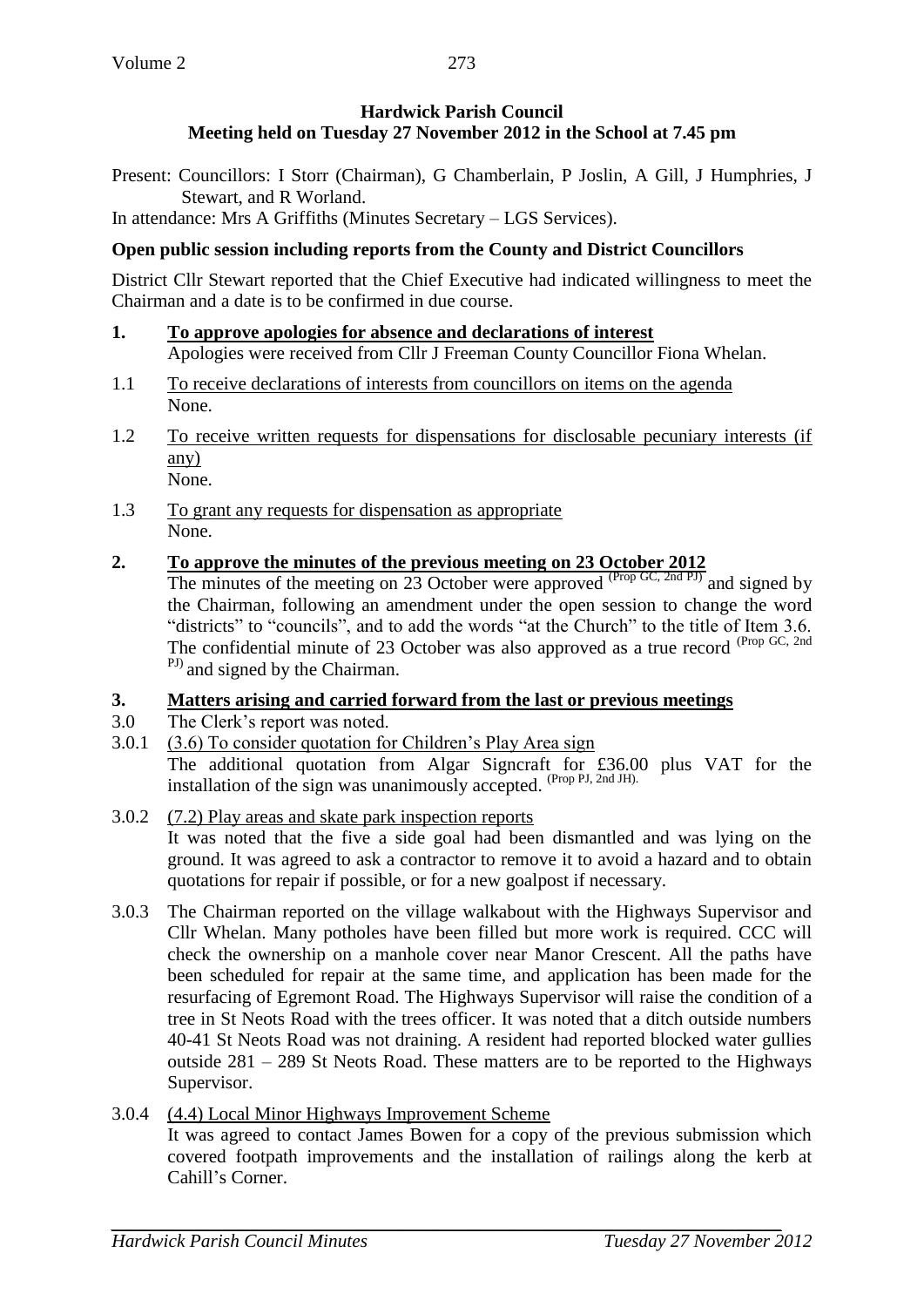Volume 2

3.1 (3.1) Recreation ground drains – requirement for survey

It was noted that it had been necessary to obtain a survey to establish the exact position of the drain and that the Clerk had put this work in hand between meetings. It was agreed to check whether the work had been carried out.

# 3.2 (3.2) Tennis Courts electrical work – to consider report if received

The report was considered and noted. Quotations are to be obtained for the recommended work to be carried out as soon as possible. A letter is to be sent to Hardwick Sports and Social Club to ask that no one should use the tennis court lighting until it has been rectified. It was also agreed to seek quotations for a spray on anti-slip surface for the courts and the repair of the wiring.

#### 3.3 (3.3) Hedges and trees near skate park – to consider quotations

Quotations received were considered and it was agreed <sup>(Prop AG, 2nd PJ)</sup> to accept the quotation for £130 plus VAT from Town and Country Tree Surgery.

3.4 (3.4) Hardwick Pond, Main Street

The Chairman reported that this had been discussed with the Highways Supervisor and that there was no longer any excess water there and the pond was at normal levels. It was agreed that no action was necessary at this time.

### 3.5 Hardwick Football Club request for a second storage container It was noted that the requested container was a temporary box and agreed (Prop JS, 2nd JH) that the Parish Council had no objections as long as the new storage container abuts the existing one as far as possible.

### 3.6 To consider quotation for fallen tree at The Spinney It was agreed to ask Town and Country Tree Surgery to contact Cllr Gill to discuss the removal of the part of the tree lying across the path.

- 3.7 (3.4 of 25.9.12) Community Access Point internet security The response that the Parish Council's Co-ordinator should contact CCC and SCDC to discuss the internet security issue with them, was noted.
- 3.8 (3.5) HSSC Lease including guttering repairs and barrel enclosure

It was accepted that the Parish Council as landlord was responsible for the guttering. The contractor who had previously quoted is to be asked to look at the damaged area at the school side of the building again and provide a quotation. The Chairman undertook to look at the wall at the rear of the pavilion and report back to the Clerk. The meeting was briefly closed to the public while the Council considered the terms of its proposed lease.

3.9 Quality Council update Carried forward.

# 3.10 (4.5) Bus survey delivery It was agreed to explore the possibility of stapling the questionnaire into the newsletter as the centre sheets.

3.11 (7.2) Tennis court fencing quotations Three quotations were considered. It was agreed to accept the quotation from Town and Country Tree Surgery for £364.00 plus VAT for the repair of the fence.

# **4. Correspondence/communications received**

4.1 CCC – Winter volunteer training

It was agreed to pass details of the training to Steve Gaze, who had previously expressed an interest.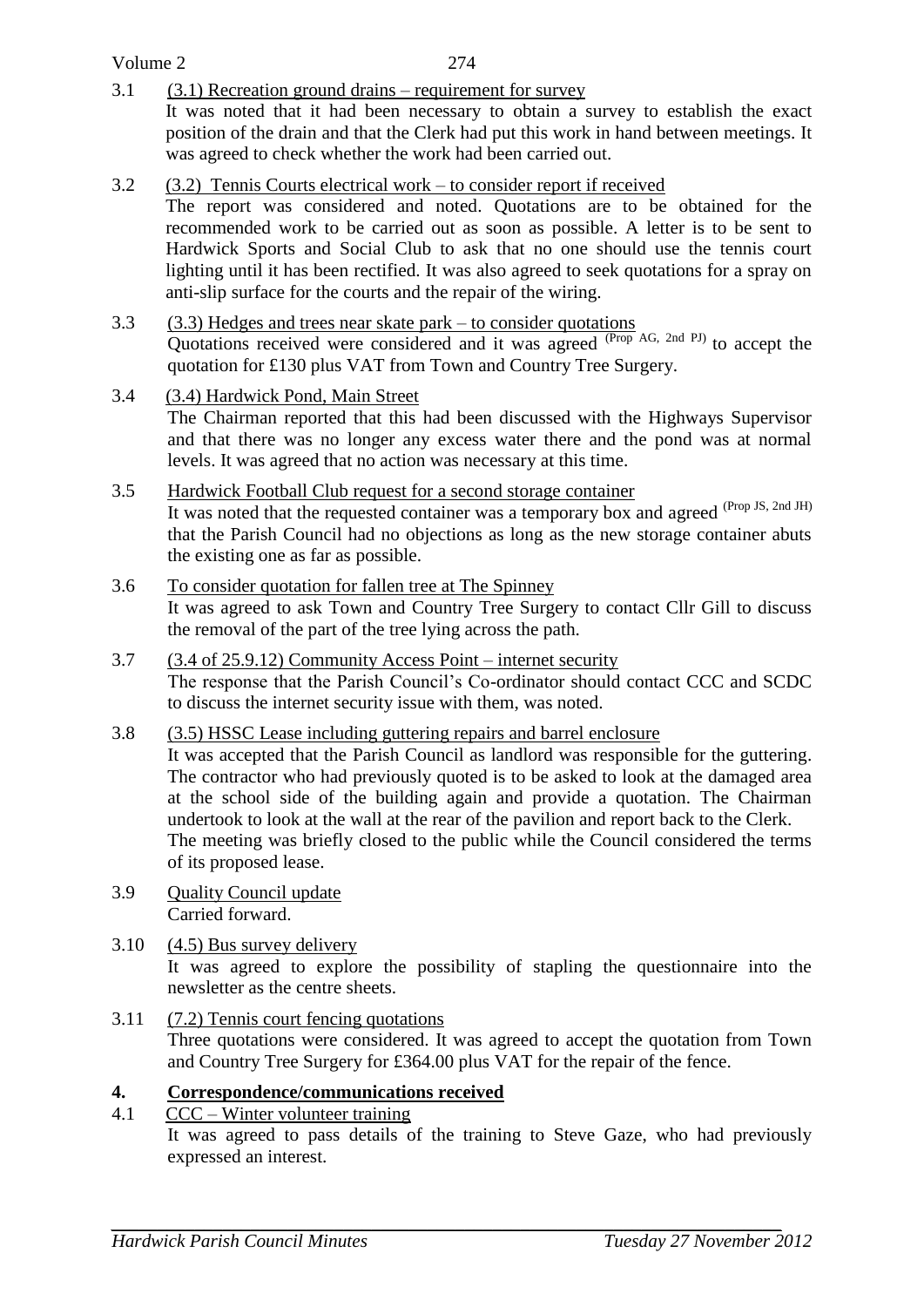- 4.2 CCC Minerals and Waste Planning Noted.
- 4.3 CCC Cambridge Science Park Railway Station consultation Noted.

# **5. Planning applications and decision notices**

- 5.1 Planning applications received since the last meeting
- 5.1.1 S/2184/12/FL 3 Lark Rise Erection of two detached dwellings It was unanimously agreed <sup>(Prop GC, 2nd JS)</sup> to recommend approval.
- 5.1.2 S/1713/12/LB Blue Lion Public House, 74 Main Street Internal alterations The amendment for a proposed new freestanding perimeter timber benching within the bar area, removal of a small area of bar counter and 2 no. new low level partition between bar and seating, was noted. The Parish Council made no recommendation.
- 5.2 SCDC Decision Notices
- 5.2.1 S/1770/12/FL 9 Limes Road Extensions to existing property for new porch and kitchen diner – Permission granted. Noted.
- 5.2.2 S/2097/12/FL 143 Limes Road Extensions Permission granted. Noted.
- 5.3 Tree works applications
- 5.3.1 84 Main Street The Parish Council had no objections.
- 5.3.2 Cllr Gill reported on a request from a resident at 35 Cambridge Road for an ash tree near the rear fence to be cut down before it became too large. As the tree was not considered to be very large, and in the light of the need to preserve ash specimens which might have resistance to ash die back disease, it was agreed to respond that the Parish Council would have no objections if the resident cut back any overhanging branches back to the boundary.

# **6. Members reports and items**

6.1 Report on P3 meeting on 6 November

Cllr Joslin's written report was taken as read and she was thanked for all her hard work in carrying out this responsibility and reporting back to the Council.

It was observed that footpaths had been churned up by quad bike tracks. The Parish Council will monitor the position regarding cross field paths and may take this up with Peter Gaskin of CCC.

# **7. Finance, procedure and risk assessment**

# 7.1 To receive the financial report and approve the payment of bills

The financial report was received and considered and invoices and bank statements were checked before the cheques were signed at the end of the meeting. The payments as listed in the finance report were unanimously approved for payment  $(Proj PJ, 2nd JS)$ plus Ian Hildrew (tennis court electrics report) £130.00.

| Victoire Press (Printing)                                                              | £520.00 |
|----------------------------------------------------------------------------------------|---------|
| Grounds by Rounds (Grass cutting)                                                      | £303.01 |
| LG Stoehr (Salary)                                                                     | £220.45 |
| J Dyer (Salary)                                                                        | £110.36 |
| Credits including bank interest and advertising income received since the last meeting |         |
| were noted.                                                                            |         |